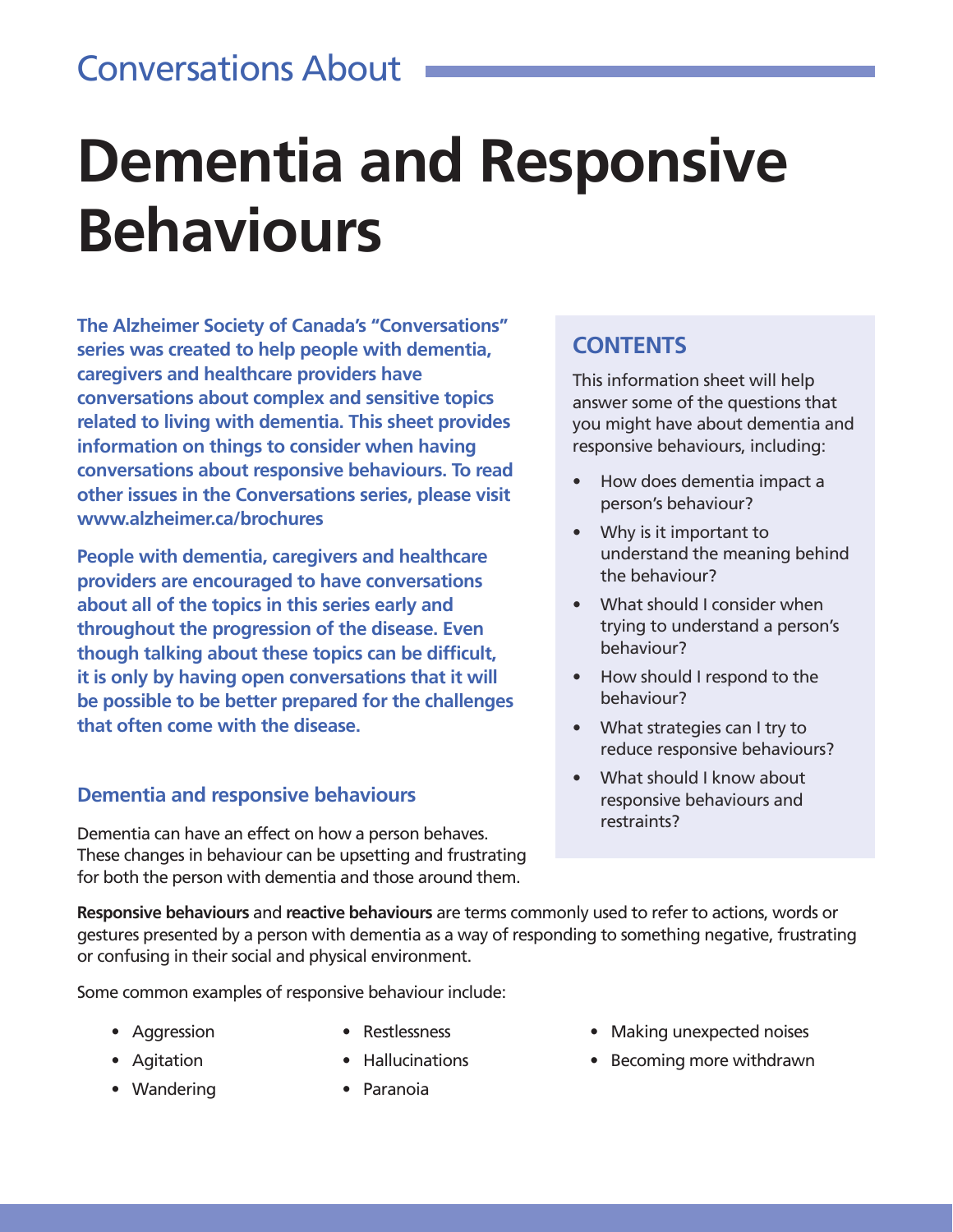#### **How does dementia impact the person's behaviour?**

The brain is one of the most complex and important organs in the human body. The brain helps us understand what is happening around us, provides us with our language skills and guides us in how to act in specific situations. Changes in a person's behaviour can be a sign of damage to the brain caused by dementia.

Dementia is an overall term for a set of symptoms that is caused by disorders affecting the brain. Dementia affects people in different ways, and as the condition progresses, a person with dementia may experience changes in their behaviour. These changes are often due to challenges understanding the world around them and increased difficulty with communication, which makes it hard for the person to express their needs. Changes in behaviour can be a way of communicating:

• Distress

• Pain

- Frustration • Loneliness
- Unmet needs (such as thirst)

• Boredom

Learning about responsive behaviours and the other changes that may occur as the dementia progresses can help prepare you for the ups and downs that often accompany this disease. As you experience new changes, remember that the person with dementia, like anyone else, still has the need for engagement and human connection — simple things like a smile or holding their hand can go a long way.

Responsive behaviours may be caused by any of the following:

| The disease                     | Changes in a person's behaviour can be a sign of damage in a specific area of the brain.<br>For example, the limbic system is involved with memory, emotions and basic needs<br>(such as sleeping and eating). If the limbic system is affected by the dementia, the<br>person may become suspicious, irritable, depressed or anxious.<br>For more information on how changes in the brain may impact the person's abilities<br>and behaviours, please go to www.alzheimer.ca/aboutthebrain                                                                                          |
|---------------------------------|--------------------------------------------------------------------------------------------------------------------------------------------------------------------------------------------------------------------------------------------------------------------------------------------------------------------------------------------------------------------------------------------------------------------------------------------------------------------------------------------------------------------------------------------------------------------------------------|
| Lost<br>communication<br>skills | As the dementia progresses, the person with dementia may no longer be able to<br>verbally communicate their basic needs, such as the need for food, drink, sleep or the<br>need to use the toilet. When communication becomes difficult, the person will start<br>using behaviours to communicate their needs to those around them. For example, the<br>person may be pacing back-and-forth as a way of communicating that they need to<br>use the toilet.<br>For more information on how to communicate with a person with dementia, please go<br>to www.alzheimer.ca/communication |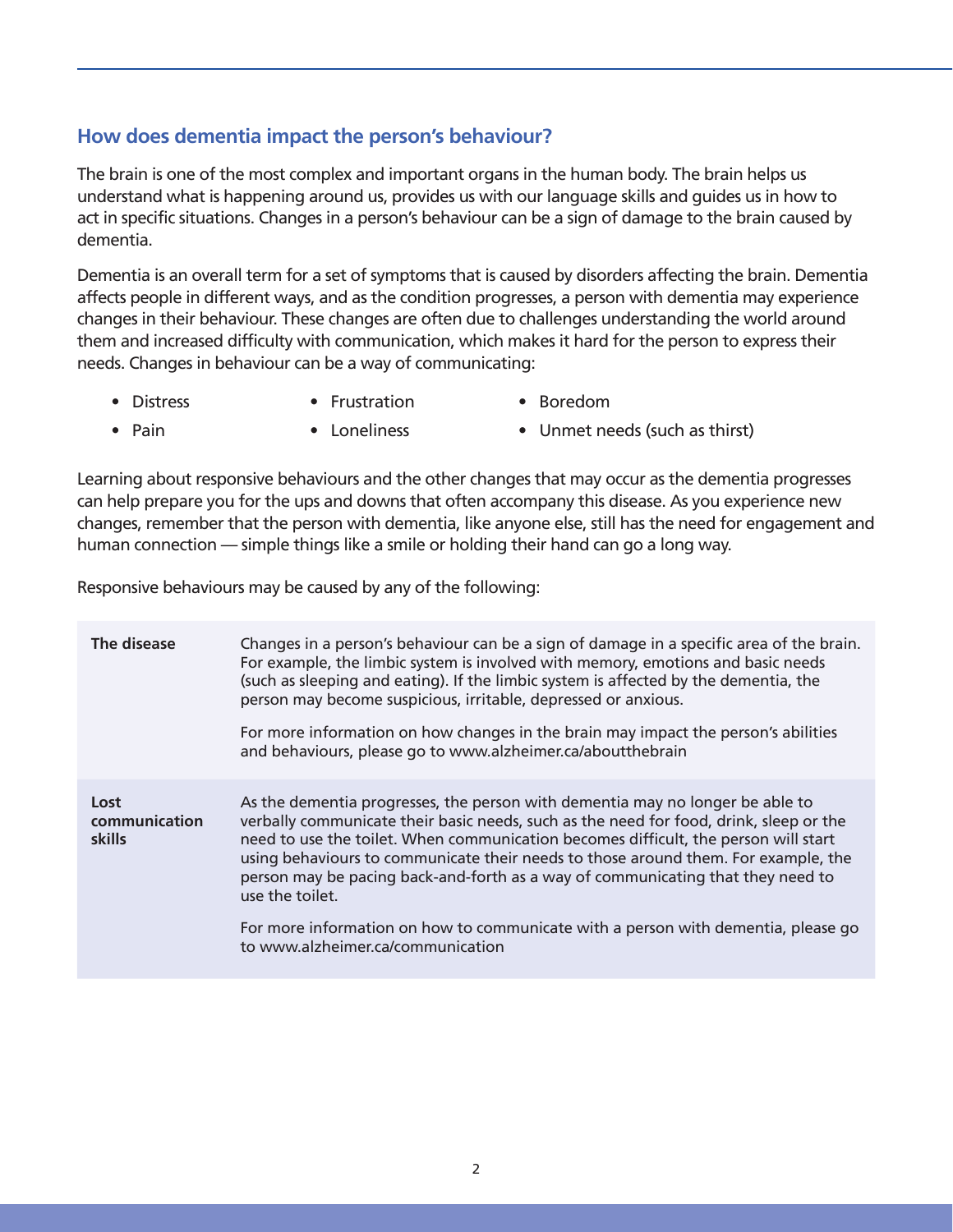#### Conversations About **Dementia and Responsive Behaviours**

| <b>Physical</b><br>discomfort<br>and pain                     | If the person with dementia is unable to use words to communicate their pain, they<br>may start using behaviours as a way of communication. Some of their behaviours<br>may include becoming agitated or withdrawing from others. Sometimes, families or<br>staff may find these behaviours disruptive, resulting in the use of treatments such as<br>antipsychotic medication. Pain may be present as part of a chronic condition, such<br>as arthritis, or due to something new, like a recent fracture. Pain should be assessed<br>routinely and should be considered as a possible cause of any change in the person's<br>behaviour. Often times, treating underlying pain reduces behaviours. |
|---------------------------------------------------------------|----------------------------------------------------------------------------------------------------------------------------------------------------------------------------------------------------------------------------------------------------------------------------------------------------------------------------------------------------------------------------------------------------------------------------------------------------------------------------------------------------------------------------------------------------------------------------------------------------------------------------------------------------------------------------------------------------|
| Depression,<br>delusions and<br>delirium                      | People may also experience depression, delusions (false beliefs about someone or<br>something) or delirium (intense episodes of confusion) and respond with behaviours<br>that others may find difficult to understand. For example, a person with dementia<br>may have the delusion that their food is being poisoned. This may result in the person<br>pushing food away or refusing to eat, even though they are hungry.<br>For more information about delusions and hallucinations, please go to www.alzheimer.<br>ca/delusionsandhallucinations                                                                                                                                               |
| Inability to<br>understand<br>what is going<br>on around them | The person with dementia may have a hard time recognizing their physical<br>surroundings and get lost. Or, they may not understand what to do in a particular<br>setting, such as how to use the toilet. Changes in the senses (such as sight and hearing),<br>can also make it difficult for the person to understand what is happening, which may<br>cause anxiety, anger, withdrawal or self-protective behaviours.                                                                                                                                                                                                                                                                             |
| Inability to<br>understand or<br>perform a task               | People may not understand what they are being asked to do and at times may be<br>overstimulated, under-stimulated or feel rushed. This may cause frustration or boredom,<br>which may result in a responsive behaviour, like hitting or refusing to accept help.                                                                                                                                                                                                                                                                                                                                                                                                                                   |

#### **Why is it important to understand the meaning behind the behaviour?**

The information presented in this document is based on a person-centred approach to understanding and responding to responsive behaviours. A person-centred philosophy views people with dementia first and foremost as individuals with unique attributes, personal values and life history. Learning about the person will help you understand why they might behave as they do, allowing you to provide better care. Consider using the resource booklet "All About Me" to record information such as likes, dislikes, routines, habits, and other things that make the person with dementia unique. This resource is available at www.alzheimer.ca/allaboutme.

To help you understand why a person is behaving a certain way, remember that $^{\rm l}$ :

- **• All behaviour has meaning.**
- Behaviour is usually a response to something.
- Behaviours are complex.
- You need to consider whether the behaviour is upsetting or a risk for the person or others. If it isn't, does anything need to be done?

<sup>1</sup> Adapted from the U-First!® Workbook, Alzheimer Society of Ontario (2019)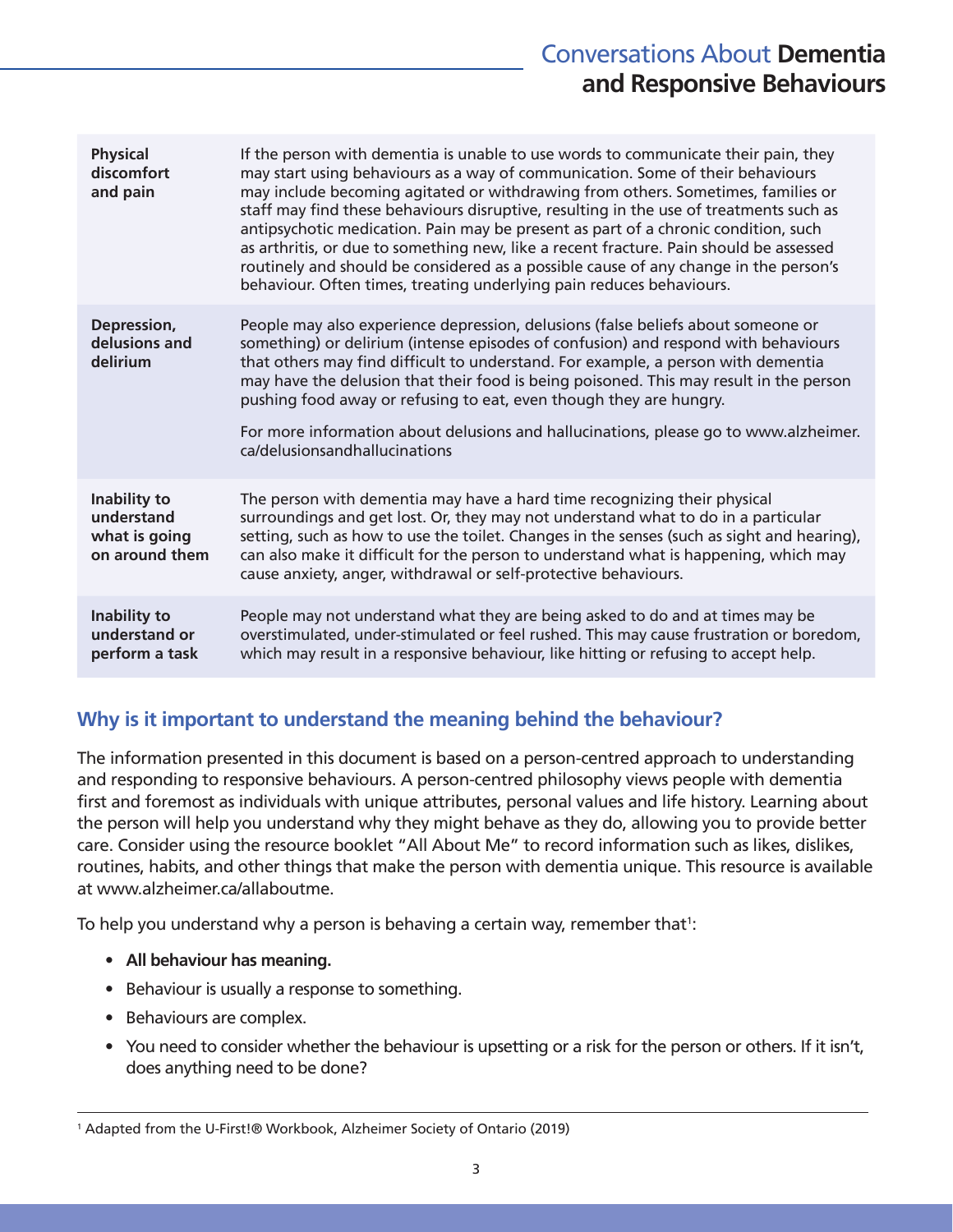- The person is not trying to be difficult.
- We need to try and understand and make the connections between the behaviour and what the person is trying to tell us.
- It is only after understanding the behaviour that we can find solutions to address it.

#### **What should I consider when trying to understand the person's behaviour?**

- Because many of the behaviours can be the result of physical health problems, it is always recommended that the person with dementia have a full medical assessment in order to rule out infections (such as a urinary tract infection), treatable conditions (such as depression or constipation), and to review medications.
- Sensory impairments such as hearing and vision loss can cause confusion, fear and anxiety which may result in responsive behaviours. Because of this, it is very important that people with dementia have annual hearing and vision evaluations and that they use assistive devices, like hearing aids and eye glasses, as needed.
- Are the person's physical needs being met? For example, think about the last time the person had something to eat or drink. Could they be hungry or thirsty?
- Is the person being engaged in meaningful activities? A person may display responsive behaviours if they are feeling restless or bored.
- Are there patterns to the behaviour? For example, are you noticing that the person seems to always be anxious and agitated in the same place, at the same time of day or when engaged in certain activities?
- Does the person's environment meet their needs? As the dementia progresses, noisy and crowded environments may make the person with dementia anxious and confused, resulting in responsive behaviours.
- As the disease progresses, the person with dementia may believe that they are living in the past. For example, they may think that they are still working, even if they retired years ago. To help you understand their behaviour, think about the person's life story, such as their routines, career, education and hobbies.

Nancy is 83 years old. She was diagnosed with Alzheimer's disease five years ago. She moved to a long-term care home six months ago. Staff have noticed that every day around 4:00 p.m., Nancy gets very anxious and paces the same hallway back-and-forth. This behaviour usually lasts 30-40 minutes. When trying to understand Nancy's behaviour, the staff asked Nancy's children about her routine, hobbies and career. The staff found out that Nancy was a stay-at-home mom. As part of her daily routine, Nancy used to pick up her kids from school every day at 4:00 p.m. When the staff learned this, they realized that Nancy was probably anxious and pacing the hallways at 4:00 p.m. every day because she believed that she needed to pick up her children from school. To help reduce this behaviour, the staff decided to change Nancy's daily routine. At 4:00 p.m. a volunteer was in charge of meaningfully engaging Nancy to go for a walk or attend an activity taking place in the home. Once this strategy was applied, Nancy's anxiety and pacing back-and-forth diminished.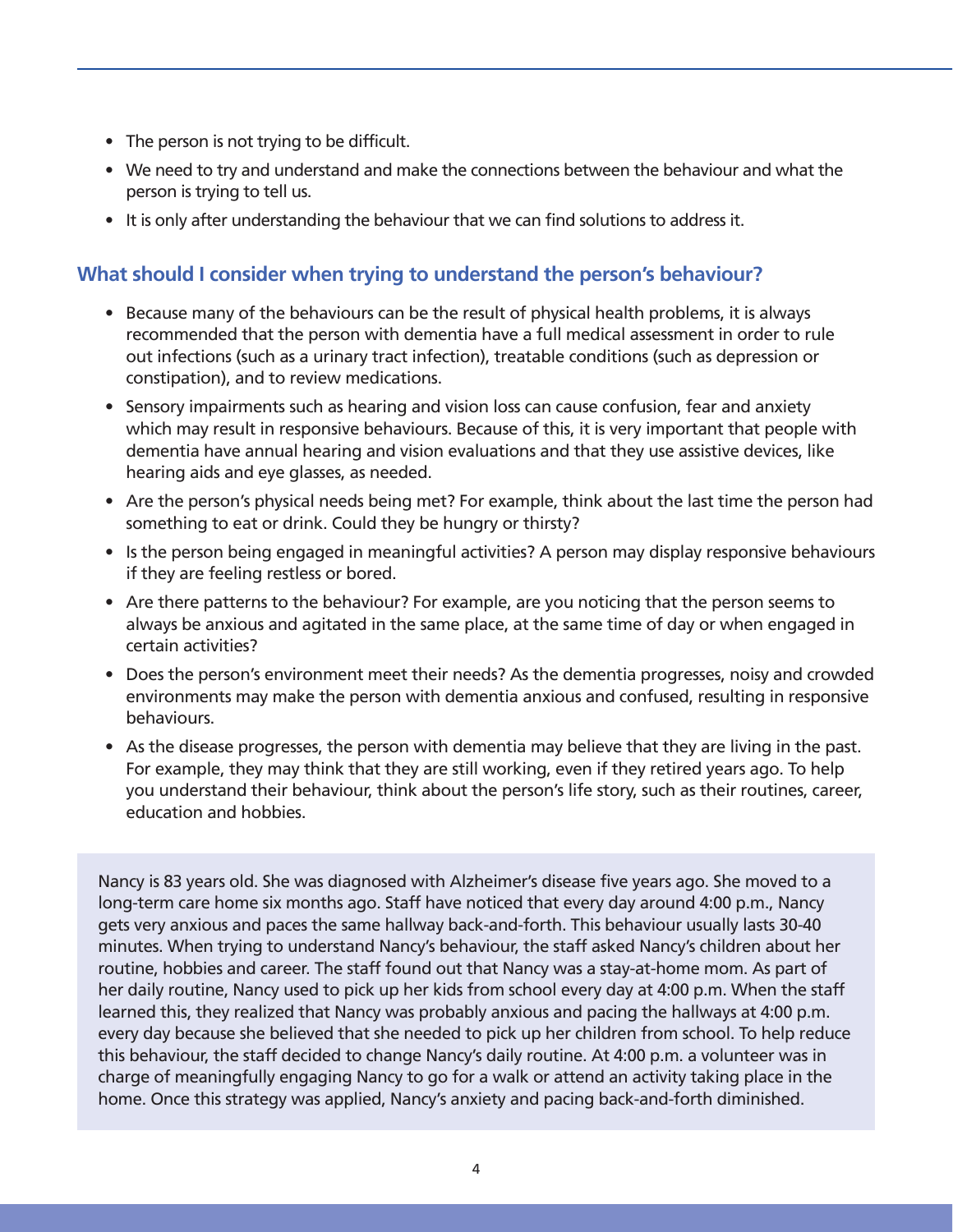#### **How should I respond to the behaviour?**

After considering all of the reasons why the person may be behaving a certain way (pain, thirst, medication side effects, physical environment, etc.) try using the problem-solving approach to help you respond to the behaviour.

- **1. Identify the problem:** Take a step back and objectively pinpoint the problem. It is important to ask yourself if the person's behaviour is really a problem, or just an inconvenience.
- **2. Analyze the problem**: Use a person-centred approach to help you understand what the person is trying to communicate.
	- What factors might be contributing to the person's reaction? For example, could the person be in pain?
	- What is happening and why?
	- Could the person be reacting to something or someone in the environment? For example, are they struggling at bath time because they are afraid of water?
- **3. List possible strategies:** Think of all the ways to possibly solve the problem. When listing strategies, consider the life history of the person, their likes and dislikes, and the person's environment. What is likely to "fit" with their usual routine?
- **4. Choose a strategy:** Weigh the pros and cons of each strategy. Select one.
- **5. Take action:** Put the chosen strategy into effect.
- **6. Assess the results:** Did the chosen strategy work? If not, why? Should another strategy be tried?

#### **What strategies can I try to reduce responsive behaviours?**

The chart<sup>2</sup> below suggests strategies that you can try to reduce responsive behaviours. Knowing the unique background, preferences and characteristics of the person with dementia can help you determine which options are most likely to help. Please note that these strategies may not work for everyone. Sometimes the first strategy is not successful, or it may work the first time but not with subsequent attempts. Talking to other caregivers, a doctor or someone from your local Alzheimer Society may provide explanations about why the strategy may have been unsuccessful. They might also have suggestions for other possible approaches.

| <b>Agitation</b> | Make an appointment for the person with dementia to have a full medical<br>$\bullet$<br>assessment to rule out infections, treatable conditions and to review medications.<br>• Give the person something to hold.<br>Distract the person with music, a picture book or a simple game.<br>$\bullet$<br>Assess the environment. Is it too noisy or bright? Is the person overstimulated,<br>$\bullet$<br>under-stimulated or tired? |
|------------------|------------------------------------------------------------------------------------------------------------------------------------------------------------------------------------------------------------------------------------------------------------------------------------------------------------------------------------------------------------------------------------------------------------------------------------|
|                  |                                                                                                                                                                                                                                                                                                                                                                                                                                    |

2 Adapted from the Shifting Focus Guide, brainXchange & Alzheimer Society of Ontario (2014)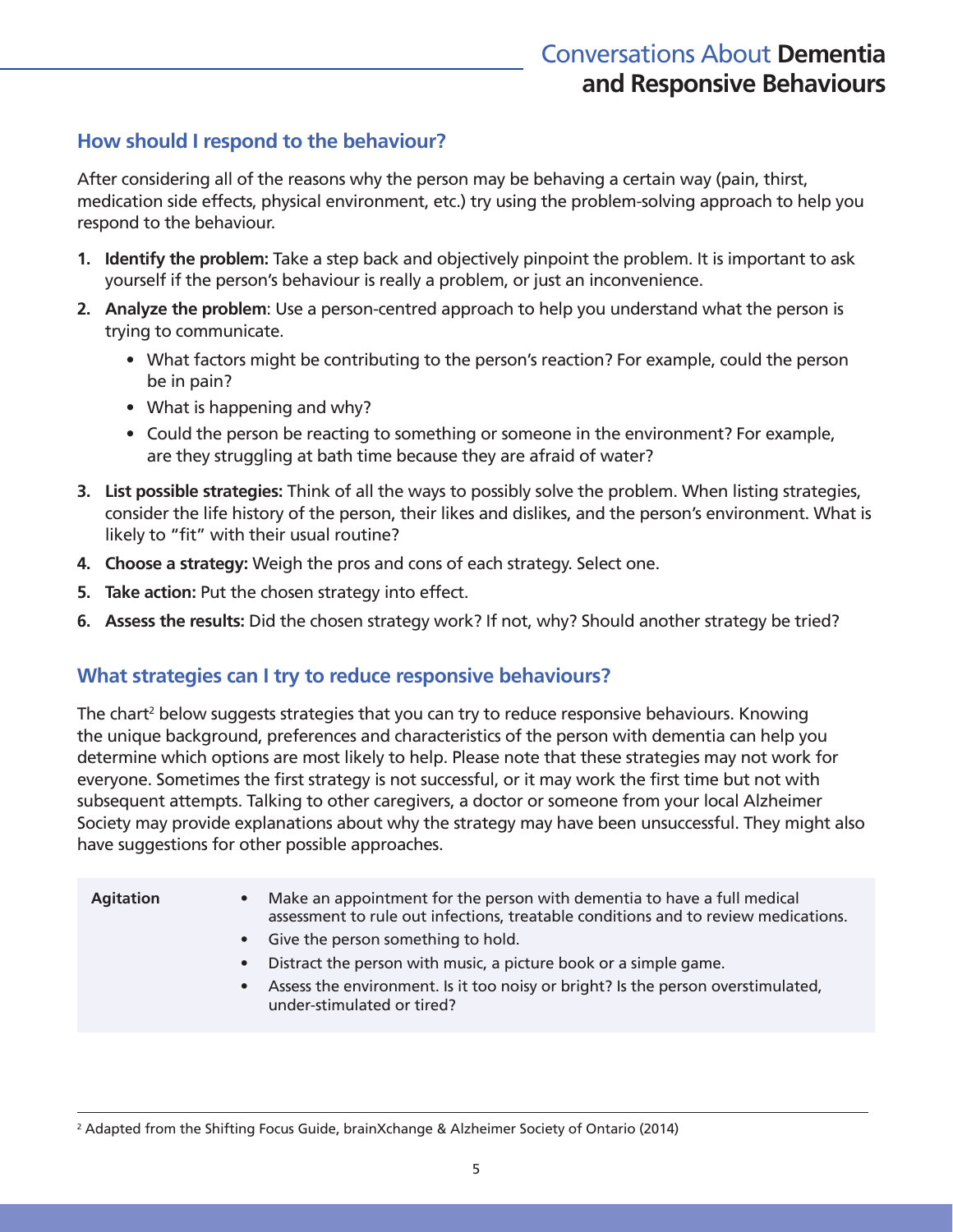| Wandering                          | Ask the person if there is anything that they need. For example, are they looking<br>for the washroom? Is the person thirsty? Are they constipated?<br>If it is unsafe for the person to leave the home alone, consider putting their coat<br>$\bullet$<br>out of sight.<br>Ensure that the person gets some exercise during the day.                                                                                                                                                                                                                                                                                                                          |
|------------------------------------|----------------------------------------------------------------------------------------------------------------------------------------------------------------------------------------------------------------------------------------------------------------------------------------------------------------------------------------------------------------------------------------------------------------------------------------------------------------------------------------------------------------------------------------------------------------------------------------------------------------------------------------------------------------|
| <b>Sexual</b><br><b>behaviours</b> | Try to redirect sexual expression and sexual tension to activities that will help the<br>person focus on something else, such as inviting them to join a physical exercise<br>program.<br>Learn about the person's patterns of sexual expression and intimacy in order to<br>$\bullet$<br>understand their current behaviour.<br>Invite the person to go to their room and give them privacy.<br>$\bullet$                                                                                                                                                                                                                                                     |
| <b>Hallucinations</b>              | Make an appointment for the person with dementia to have a full medical<br>$\bullet$<br>assessment to rule out infections, treatable conditions and to review medications.<br>Validate the person's fear by using phrases such as, "That must be frightening."<br>$\bullet$<br>Increase lighting to remove shadows that could be misinterpreted.<br>$\bullet$<br>Distract the person with music, exercise or photos.<br>$\bullet$<br>Make sure the person has routine sight and hearing tests. If the person uses an<br>$\bullet$<br>assistive device, such as hearing aids, make sure they are wearing them and check<br>to see if the batteries are working. |
| Paranoia                           | Make an appointment for the person with dementia to have a full medical<br>assessment to rule out infections, treatable conditions and to review medications.<br>Validate the person's feelings. Do not argue or correct.<br>$\bullet$<br>Look for the "stolen" object to help alleviate their distress.<br>$\bullet$<br>Investigate suspicions that could be true. For example, the person may be a victim<br>$\bullet$<br>of abuse (financial and physical).                                                                                                                                                                                                 |

#### **What should I know about responsive behaviours and restraints?**

Restraints are often thought to protect the safety of the person with dementia and others and reduce the risk of harm. However, restraints themselves can cause harm and reduce a person's ability to move around and express themselves. **The care strategy of choice is to use no restraints.** Understanding the reasons for some of the behavioural changes is the first step towards developing care strategies that meet the person's needs, thus providing alternatives to the use of restraints. When any restraints are being considered, the positive and negative consequences for the person with the disease and others must be carefully measured and monitored.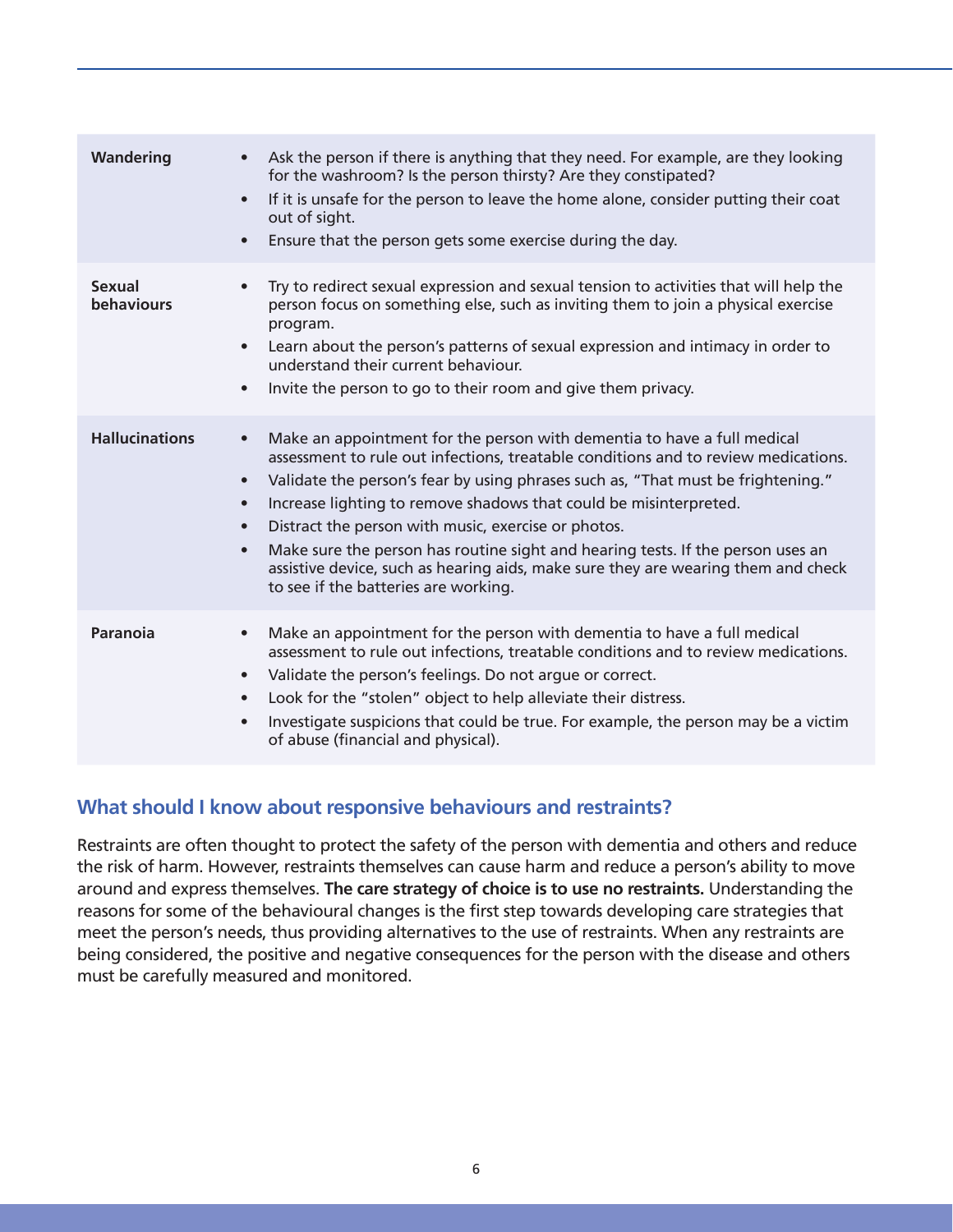#### **Types of restraints**

There are three main types of restraints:

- **• Physical restraints** that restrict or control movement or behaviour. They may be attached to a person's body or create physical barriers. For example, chairs that prevent a person from standing up or full bed rails are forms of restraints. Similarly, baby gates on stairs are a form of restraint and should not be used to prevent a person from accessing the stairs. The person may try to climb over the baby gate, increasing their risk of falls.
- **• Chemical restraints** are medications used to modify or restrict behaviour, such as tranquilizers and sedatives.
- **• Environmental restraints** change or modify a person's surroundings to restrict or control movement, such as keeping the person in a locked room.

Sometimes, an item that is meant to help a person move independently can also act as a restraint. For example, a lap tray might limit a person's ability to get up from their chair. However, if it is used to make it easier for a person to eat, and is removed immediately after the meal, then it is not considered a restraint.

#### **Issues to consider when deciding if a restraint should be used**

- **• Reducing the person's freedom:** Restraints can decrease a person's ability to be physically active and to function independently. Restriction of freedom can also lead to a loss of confidence and self-esteem. For example:
	- A chemical restraint may leave a person sedated, confused and less able to move.
	- A physical restraint (such as a lap tray) may prevent a person from moving freely, which can lead to boredom, frustration and muscle stiffness.
- **• Risk of harm or injury:** Despite good intentions, restraints can cause injuries. For example, when a bed rail is used, a person may try to climb over the rail to get to the bathroom and fall.
- **• Loss of abilities:** The restrictions created by the restraints may cause the person to lose cognitive and physical abilities. For example:
	- A person who is sedated for long periods may lose muscle strength and balance.
	- Someone who is restrained in their chair because of a risk of falling, may become weaker and therefore at a higher risk for falls and injury.

It is important to remember that a physical, chemical or environmental restraint should not be used as a substitute for safe and well-designed environments, for the proper care of a person with dementia or solely for the convenience of caregivers.

The contents of this document are provided for information purposes only, and do not represent advice, an endorsement or a recommendation, with respect to any product, service or enterprise, and/or the claims and properties thereof, by the Alzheimer Society of Canada. The Information Sheet is not intended to replace clinical diagnosis by a health professional.